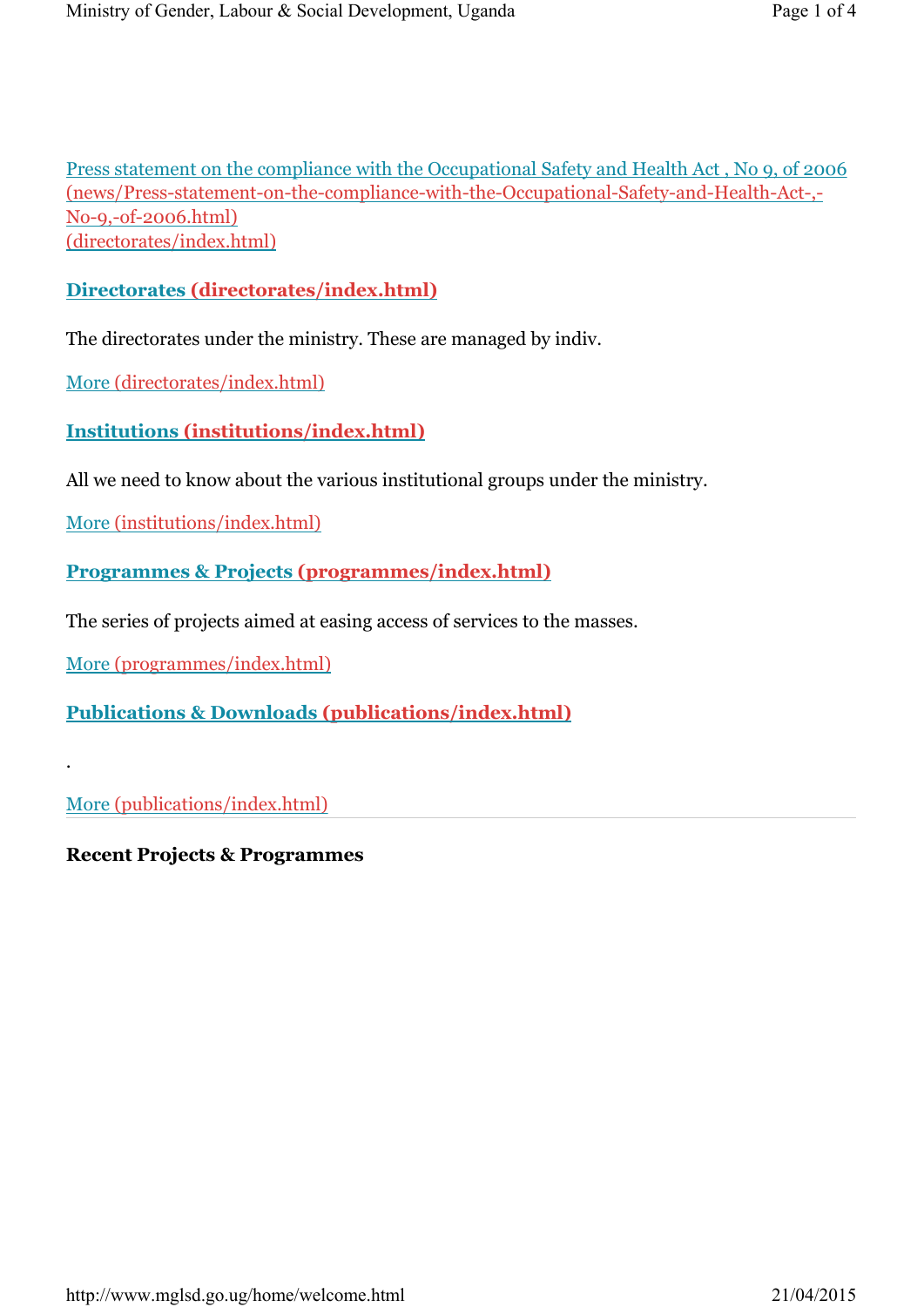

(programmes/The-Youth-

Livelihood-Programme-(YLP).html)

**The Youth Livelihood Programme (YLP) (programmes/The-Youth-Livelihood-Programme-(YLP).html)**



**The United Nations Joint Programme on Gender Equality (UNJPGE) (programmes/The-United-Nations-Joint-Programme-on-Gender-Equality-(UNJPGE).html)**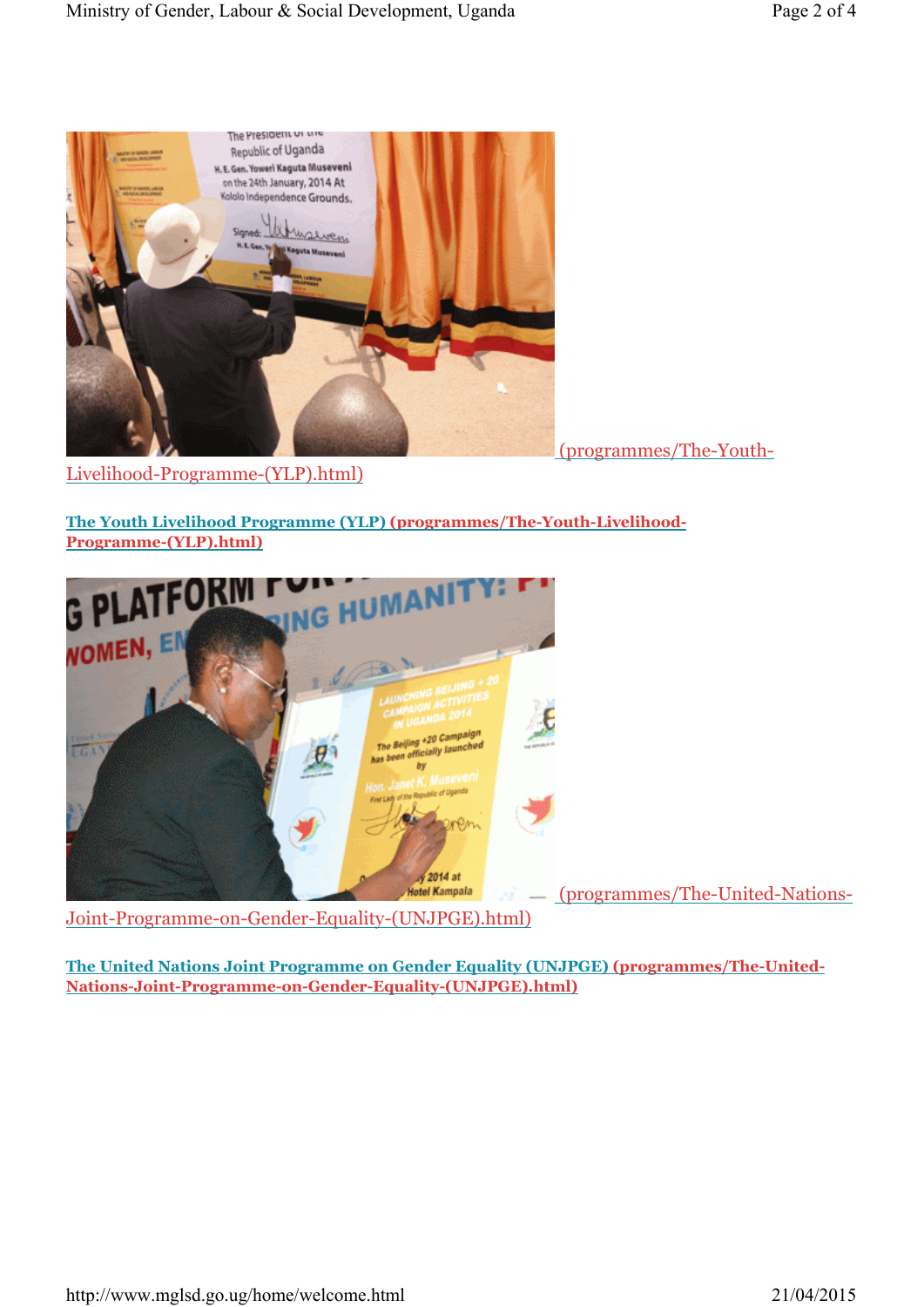![](_page_2_Picture_2.jpeg)

(programmes/Strengthening-

Safeguards,-Safety-and-Health-at-Work-Places-(SSASHEW).html)

**Strengthening Safeguards, Safety and Health at Work Places (SSASHEW) (programmes/Strengthening-Safeguards,-Safety-and-Health-at-Work-Places-(SSASHEW).html)**

## **Recent posts**

### **17**

**BRIEF FACTS ON THE COMMEMORATION OF WORLD DAY FOR SAFETY AND HEALTH AT WORK, 28TH APRIL 2015 (blog/BRIEF-FACTS-ON-THE-COMMEMORATION-OF-WORLD-DAY-FOR-SAFETY-AND-HEALTH-AT-WORK,-28TH-APRIL-2015.html)**

The World Day for Safety and Health at Work is celebrated globally on the 28th April every year in commemoration a... Read More → (blog/BRIEF-FACTS-ON-THE-COMMEMORATION-OF-WORLD-DAY-FOR-SAFETY-AND-HEALTH-AT-WORK,-28TH-APRIL-2015.html)

#### **Follow us on Facebook**